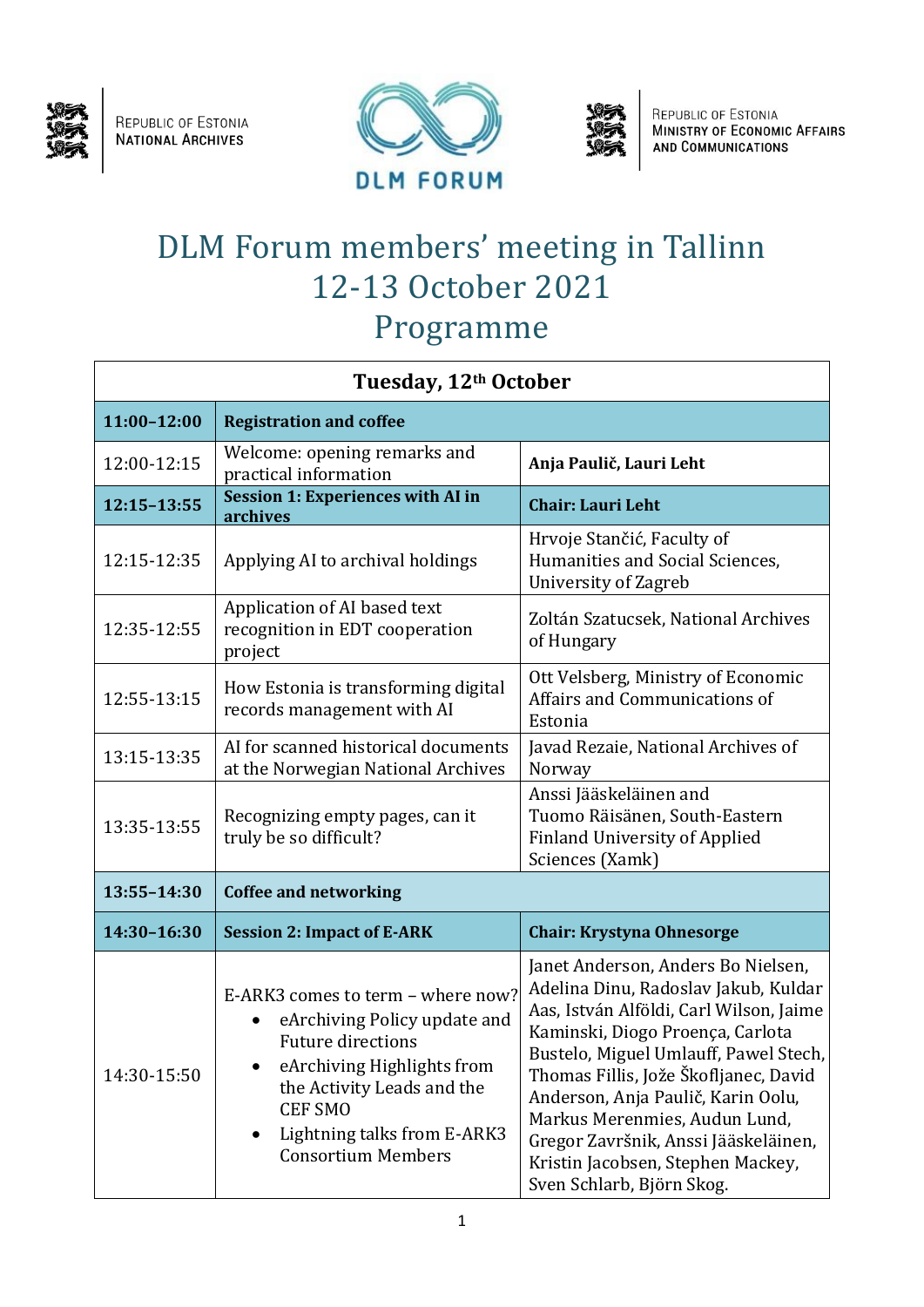| 15:50-16:10                                         | Digital preservation of<br>geoinformation - Case study of<br>implementing eArchiving<br>geospecifications                                      | Markus Merenmies, National<br><b>Archives of Finland</b><br>& Gregor Završnik, Geoarh |  |  |
|-----------------------------------------------------|------------------------------------------------------------------------------------------------------------------------------------------------|---------------------------------------------------------------------------------------|--|--|
| $16:10 - 16:40$                                     | <b>Coffee and networking</b>                                                                                                                   |                                                                                       |  |  |
| 16:40-18:00                                         | <b>Session 2 continues</b>                                                                                                                     | <b>Chair: David Anderson</b>                                                          |  |  |
| 16:40-17:00                                         | Archival appraisal of public sector<br>information systems: Latvian report<br>on a work in progress                                            | Gatis Karlsons and Svjatoslavs<br>Matvejevs, National Archives of<br>Latvia           |  |  |
| 17:00-17:20                                         | The reversal of transferring records                                                                                                           | Vincent Hoolt, National Archives of<br>the Netherlands                                |  |  |
| 17:20-17.40                                         | Patient medical record archiving                                                                                                               | Stephen Mackey, Piql AS & Penwern<br>Limited                                          |  |  |
| 17:40-18:00                                         | Digital archiving, adaptation to the<br>Covid situation and innovation in<br>the Historical Archives of the<br><b>Hungarian State Security</b> | Zoltán Lux, Historical Archives of<br>the Hungarian State Security                    |  |  |
| 19:30–22:30 Dinner at R14 (Rotermanni 14), Tallinn. |                                                                                                                                                |                                                                                       |  |  |

| Wednesday, 13th October |                                                                                                     |                                                                                          |  |  |
|-------------------------|-----------------------------------------------------------------------------------------------------|------------------------------------------------------------------------------------------|--|--|
| $8:30-9:00$             | <b>Registration</b>                                                                                 |                                                                                          |  |  |
| $9:00 - 10:30$          | <b>Session 3: Innovation and</b><br>sustainable archives                                            | <b>Chair: Espen Sjøvoll</b>                                                              |  |  |
| $9:00 - 9:20$           | eIDAS - a framework for<br><b>European Trusted Services</b>                                         | Alenka Žužek Nemec, Ministry of Public<br>Administration of Slovenia                     |  |  |
| $9:20-9:40$             | On the hunt for innovation                                                                          | Espen Sjøvoll, Marthe Rosenvinge, National<br><b>Archives of Norway</b>                  |  |  |
| 9:40-10:00              | Archiving by Design -<br>archiving without an archive?                                              | Kuldar Aas, National Archives of Estonia &<br>Espen Sjøvoll, National Archives of Norway |  |  |
| 10:00-10:30             | AbD WG discussion                                                                                   |                                                                                          |  |  |
| $10:30 - 11:00$         | <b>Coffee and networking</b>                                                                        |                                                                                          |  |  |
| 11:00-12:00             | <b>Session 3 continues</b>                                                                          | <b>Chair: Espen Sjøvoll</b>                                                              |  |  |
| 11:00-11:20             | Value of archives in digital<br>economy - What can we learn<br>from success of Crypto<br>currencies | Gregor Završnik, Geoarh                                                                  |  |  |
| 11:20-11:40             | Data governance framework<br>in Estonia                                                             | Veiko Berendsen, Statistics Estonia                                                      |  |  |
| 11:40-12:00             | Where we stand with<br>traditional records<br>management in Estonia                                 | Liivi Karpištšenko, Ministry of Economic<br>Affairs and Communications of Estonia        |  |  |